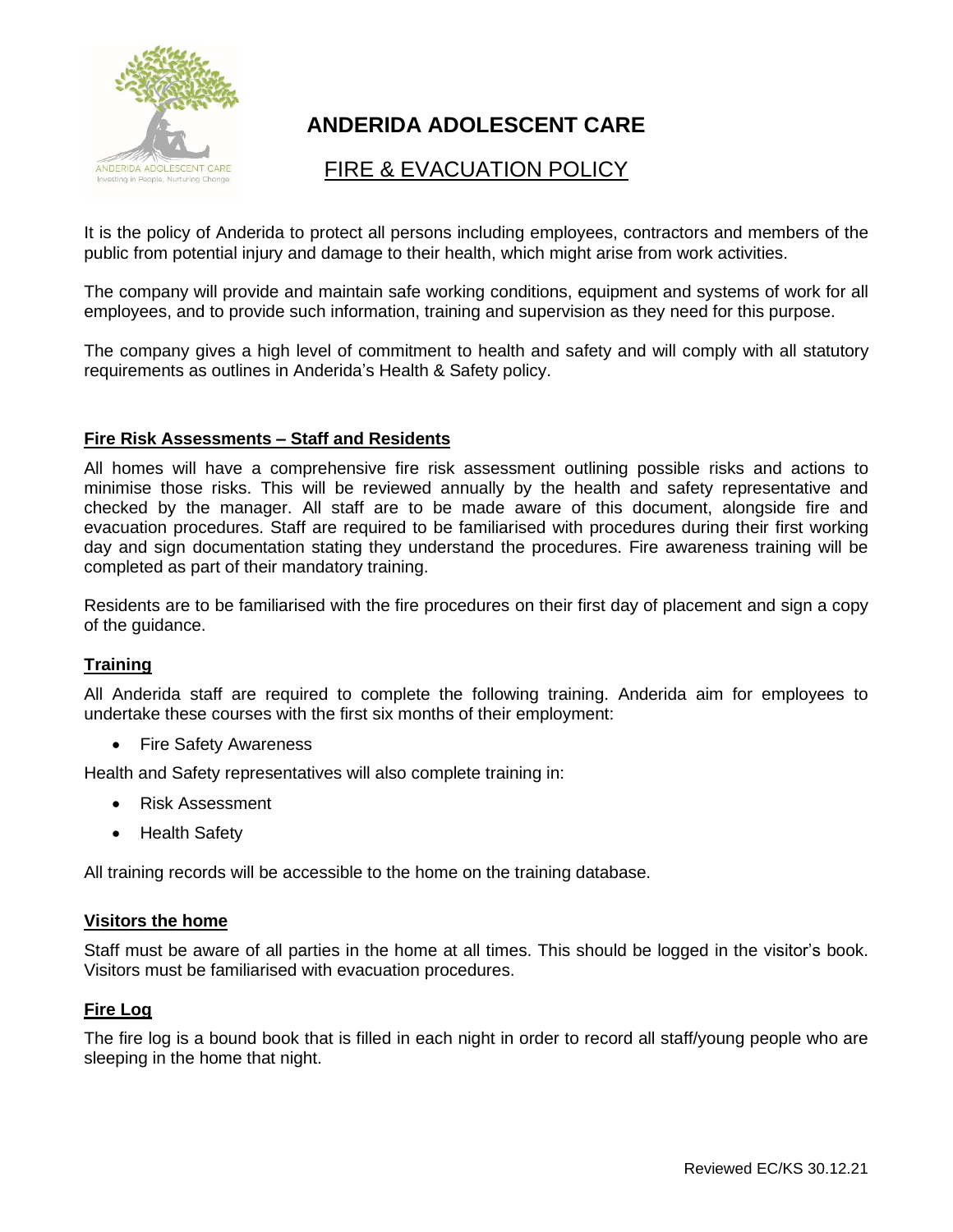## **Fire Checks**

Fire checks will be undertaken regularly, these include:

- Recording any near miss fire alarms going off
- Weekly testing of the fire alarms
- Weekly checking that the fire blankets are in working order
- Weekly checks that fire fighting equipment is in working order and has not been tampered with
- Weekly checks that testing of all equipment is within its required time frame
- Monthly checks on all fire doors
- Weekly checks that emergency lights are in working order
- Six monthly emergency light drain
- 5 yearly emergency lighting battery replacement
- Quarterly fire drills
- Annual fire risk assessment review
- Annual gas safety check
- Annual servicing of firefighting equipment
- 5 yearly Electrical insulation testing
- 3 yearly PAT testing

#### **Fire Drills**

Fire drills take place approximately quarterly. Staff will shout "fire, fire" to initiate a fire drill. All drills must be treated seriously by both staff and young people. When the fire alarm sounds, staff and young people must STOP whatever they are doing and leave their rooms by the safest route and gather in the designated area. Everyone leaving rooms should shut doors behind them to reduce the spread of fire. Do not leave the designated area until the all clear has been given. If anyone is missing this must be reported to the shift leader.

#### **Helpful Fire Tips**

- A) Fires usually start in a small way but escalate in seconds.
- B) Try to keep calm and under control.
- C) Smoke rises so keep low to the ground.
- D) Keep to the walls and feel your way ahead.
- E) Close doors behind you.
- F) Practice such an escape by closing your eyes and try to feel your way about

#### **Misuse of Fire Fighting Equipment**

Deliberate misuse of the fire fighting equipment is treated very seriously and young people who are found to have abused the equipment are required to report to the home manager. Staff should make it clear to the young people that the equipment exists to ensure the safety of all people in the home and misuse endangers lives. The fire brigade can be contacted to request support in educating young people as to the risks of fire and the consequences of tampering with equipment.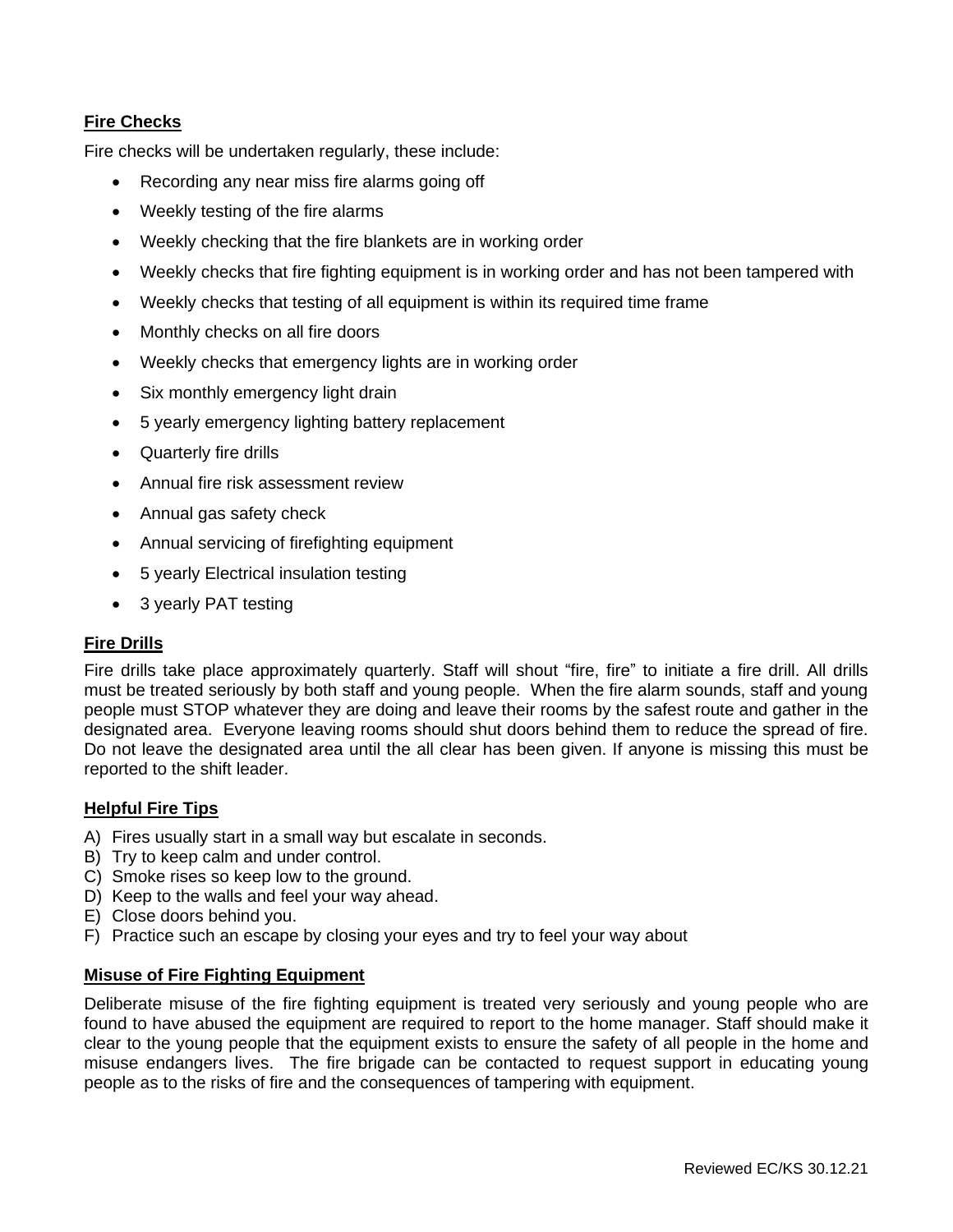#### **General Advice**

All staff and young people should be familiar with the fire drill. All staff and young people should be familiar with the fire exits, building layout and locations of fire extinguishers. Any damage to or misuse of fire extinguishers must be reported immediately to the home's manager alongside any issues affecting safe exit.

All staff should be familiar with the number and whereabouts of young people in their care and of their colleagues and visitors. Potential for fire exists everywhere; we all have a responsibility to prevent fires so don't take unnecessary risks.

During the day all fire check doors must be closed and must not be wedged open. Mentors must check the building thoroughly last thing at night for potential fire risks. All doors in the home should be shut at night, and windows on the ground floor should also be shut at night. All corridors must be left unobstructed by furniture, bedding, clothing etc.

#### **BUILDING CRISIS MANAGEMENT**

In the event of a major crisis affecting the structure / fabric of the building, at any of the Anderida homes, the following procedure will be implemented:

- 1) Contact the relevant emergency services.
- 2) Contact the duty on-call manager who will in turn contact the directors, relevant professionals and significant others of the young people.
- 3) Where necessary look at accommodation options for the residents (the Big Sleep is currently assessed by East Sussex LA as a 'safe' hotel), these may include an available hotel, an alternative resource or staying with parents / significant others. In all cases the local authority must be consulted.
- 4) If there are no suitable resource's available, we will contact the local authority to identify a suitable emergency placement.

The safety and wellbeing of the young people in our care is of paramount importance and we shall always ensure that their needs continue to be met, even in the most extenuating circumstances.

#### **Evacuation**

Evacuate rooms by using the nearest fire exit or by the nearest safe means. There must not be any pushing or shoving, particularly on the stairs. If possible, staff should take the fire log/visitors book to the assembly point. The senior member of staff present should do a head count and ensure that all staff and young people are accounted for.

Fire drill details should be recorded on the correct format.